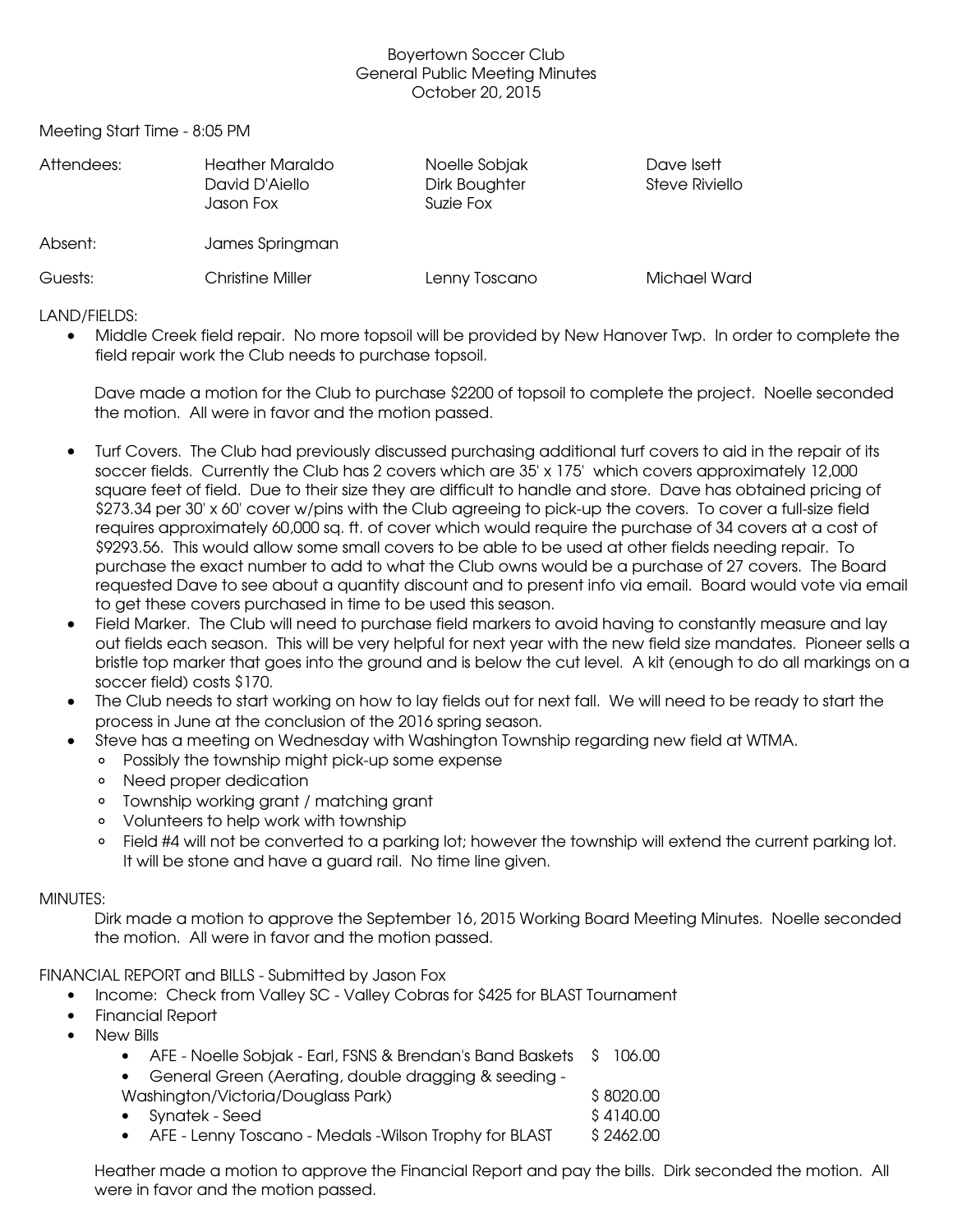#### TRAVEL:

• Pay DELCO Fall League Fees - Steve/Pat to verify and email Jason.

Steve made a motion to pay DELCO Fall League Fees at approximately \$2400. David seconded the motion. All were in favor and the motion passed.

- Nine (9) teams participated in the WestMont Tournament. Each team will receive a \$35 refund. WestMont will issue one check to BSC for \$315 to be disbursed to the teams that attended.
- David to send reminder to travel teams on submitting of fundraiser final reports.

FUNDRAISING:

- Reading Royals Dates of event is 2/13. Ten (10) ticket minimum purchase. Cost is \$16.00 per ticket. Noelle to send PDF file to Lenny for posting of link and flyer on the Club Website. Also want to send out a blurb with upcoming registration session (Winter Indoor and Spring 2016).
- Discount Cards sales went very well. Will have less than 10 cards remaining from additional purchase after all cards sold. Invoice for second card order is pending.
- U6 Player had top number of cards sold with 24. Player will receive a free spring registration.
- Fall Festival Merchandise \$190.
- CIV check for \$87 will be sent to the Club.
- Sales on Fall Fest Merchandise and CIV Spirit Wear were down due to U10 teams being located across street.
- JWalkers not set up to handle 2 locations so if venue is split the Club would need multiple food vendors.

### TOURNAMENT: Lenny Toscano

- 61 Teams currently registered as compared to 118 teams same time last year. Total teams in 2014 was 134 and 76 teams in 2013.
- Fields currently planning on WTMA, Victoria, Washington, Douglass Park and Jr High West.
- Medals ordered without a date so they can be re-used. The ribbon is dated and is much less expensive.
- T-shirt pre-order form is posted.
- Sneakervilla is the tshirt vendor. They will set up at 2 locations. They will also sell the Club's previous years BLAST Tournment tshirt inventory for \$6.00 giving the Club \$5 of the \$6 dollars back.
- Other: Soccer Post, Veronica's Boutique, JK Scholarship Fund, Brendan's Band.
- Food: Moyers Catering @ Washington, 2 Dallas Fries trucks, WOW Foods
- Morgan Financial Need to talk with Frank about hanging sign.
- Tents
- T's to J&B for JK #3 printing
- Armbands ordered (quantity 250). Proof to be sent.
- Shirts for friendly black and red long sleeve with Boyertown logo and JK #3

### INTRAMURAL:

- Payment due EPYS for Fall Intramural Program. Waiting on response from EPYS with new payment tool inflexibility. Suzie checking with SCSL Clubs to see how they are handling.
- Fall Festival The day went very smoothly. Many positive comments received. No parking issues were noted.

### NEW BUSINESS:

- Challenger sent Club a new contract. Steve will bring it to the November Meeting.
- David is working on Futures/PDP Winter Programs.
- The BSC Board of Directors consists of a maximum of 13 Board Members. Board Members can be nominated at any time of the year, not just at the Nominations Meeting.
- There are also Non-Board Positions that need to be filled:
- Photo Coordinator
- Spirit Wear Coordinator
- Delegate for DELCO (Boys Travel)
- Delegate for PAGS (Girls Travel)
- Delegate for ICSL (U8 Travel Teams)
- Boys Travel Coordinator
- Girls Travel Coordinator
- Intramural Coordinator